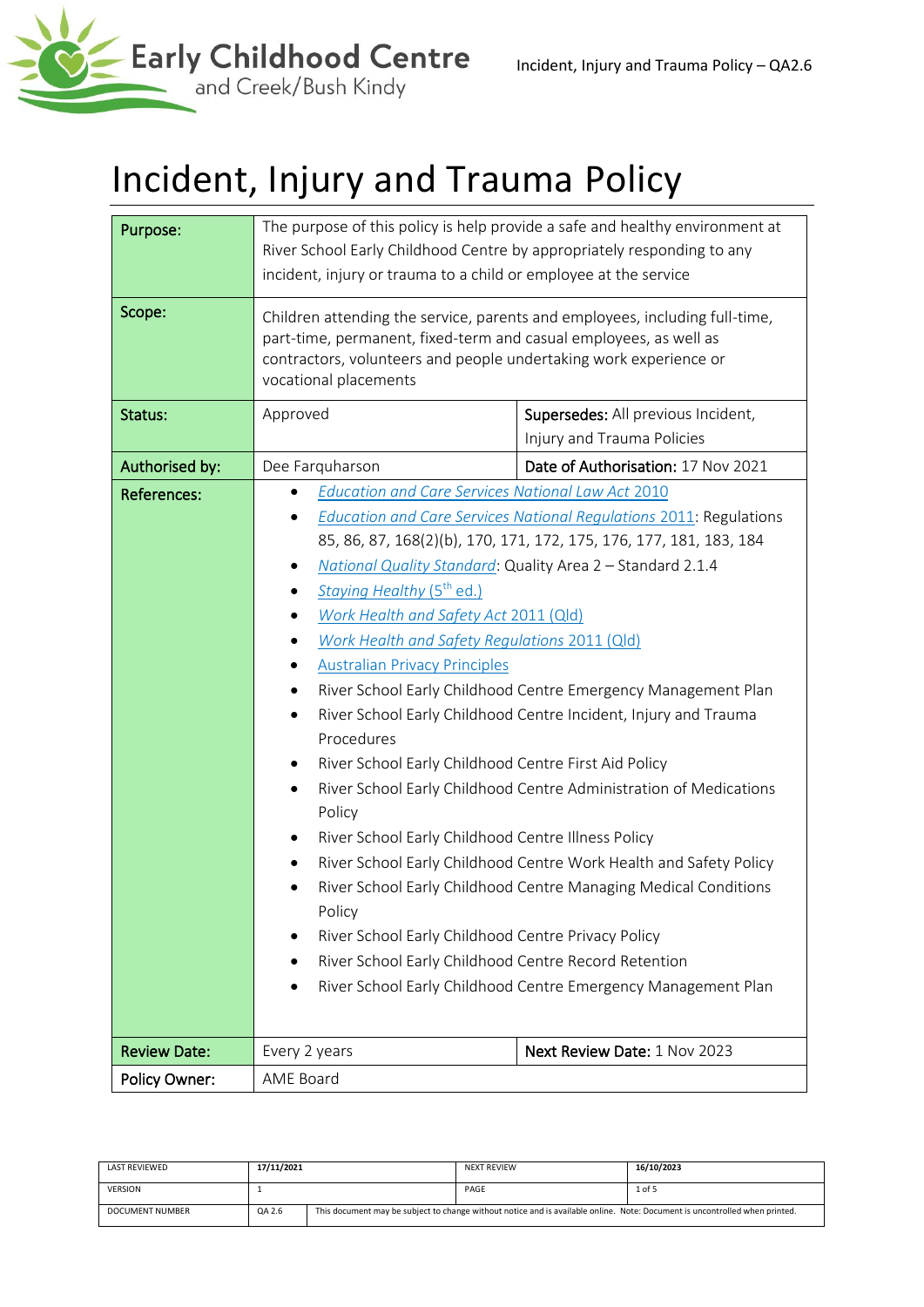

## **Policy Statement**

River School Early Childhood Centre is committed to the health and safety of children attending and employees working at the service. The service will appropriately respond to any incident, injury or trauma to a child or employee at the service.

In accordance with the *Education and Care Services National Regulations* 2011, the service will:

- Develop step-by-step procedures on how to manage an incident, injury or trauma that occurs at the service, which aligns with the requirements under the River School Early Childhood Centre Work Health and Safety Policy.
- Notify parents as soon as practicable, but at least within 24 hours, if their child is involved in any incident, injury or trauma whilst at the service.
- Notify Early Childhood Education and Care, of the Department of Education, Training and Employment (Queensland), within 24 hours of:
	- o A serious incident at the service;
	- o The death of a child;
	- $\circ$  Any incident that requires the service to close or reduce the number of children attending the service for a period;
	- o Any circumstances at the service that poses a significant risk to the health, safety or wellbeing or a child attending the service; and
	- o The education and care being provided by the service for extra child/ren due to an emergency.
- ACECQA has released a *[Notification of complaints, incidents and additional children in an](http://files.acecqa.gov.au/files/2014%20Application%20Foms/Notifications/NL01_NotificationOfComplaintsAndIncidents_v11.pdf)  [emergency \(NL01\)](http://files.acecqa.gov.au/files/2014%20Application%20Foms/Notifications/NL01_NotificationOfComplaintsAndIncidents_v11.pdf)* form to use when notifying Early Childhood and Care of the above incidents and circumstances. River School Early Childhood Centre will keep an incident, injury, and trauma record in accordance with section 87 of the Regulation and in line with River School Early Childhood Centre Privacy and Records Retention Policies.
- Keep an incident, injury, and trauma record for any child if an incident, injury, or trauma occurs whilst the child is at the service. The record must include:
	- a) Details of any incident in relation to a child or injury received by a child or trauma to which a child has been subjected while the child is at the service including
		- i. The name and age of the child; and
		- ii. The relevant circumstances leading to the incident, injury or trauma; and
		- iii. The time and date the incident occurred, the injury was received or the child was subjected to the trauma;
	- b) Details of the action taken by the service in relation to any incident, injury or trauma which a child has suffered whilst at the service including
		- i. Any medication administered or first aid provided; and
		- ii. Any medical personnel contacted;
	- c) Details of any person who witnessed the incident, injury or trauma;
	- d) The name of any person—

| LAST REVIEWED   | 17/11/2021 |                                                                                                                             | <b>NEXT REVIEW</b> | 16/10/2023 |
|-----------------|------------|-----------------------------------------------------------------------------------------------------------------------------|--------------------|------------|
| <b>VERSION</b>  |            |                                                                                                                             | PAGE               | 2 of 5     |
| DOCUMENT NUMBER | QA 2.6     | This document may be subject to change without notice and is available online. Note: Document is uncontrolled when printed. |                    |            |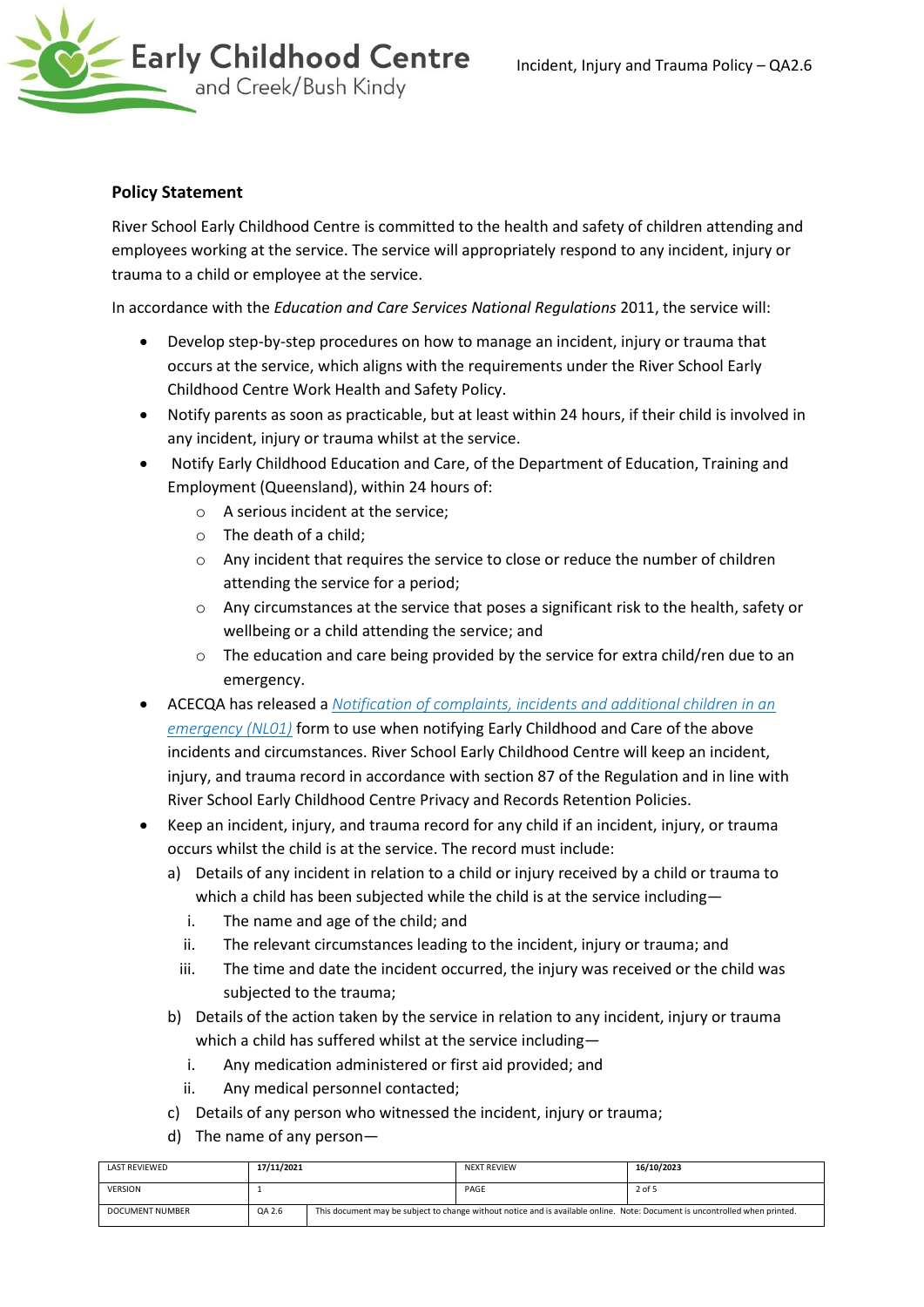- i. Whom the service notified or attempted to notify, of any incident, injury or trauma which a child has suffered whilst at the service; and
- ii. The time and date of the notifications or attempted notifications;
- e) The name and signature of the person making an entry in the record, and the time and date that the entry was made; and
- f) The information above must be included in the incident, injury, and trauma record as soon as practicable, but not later than 24 hours after the onset of the incident, injury or trauma.

# **Definitions**

Definitions relevant to this policy include:

**Incident**: any unplanned event resulting in or having potential for injury, ill health, harm or other loss

**Injury: a**ny physical harm to the body caused by violence or incident

**Serious incident**: in accordance with section 12 of the Regulation, means for the purposes of section 174(5) of the Law, the following are prescribed as serious incidents—

- a) the death of a child
	- i. while being educated and cared for by an education and care service; or
	- ii. following an incident while being educated and cared for by an education and care service;
- b) any incident involving serious injury or trauma to, or illness of, a child while being educated and cared for by an education and care service
	- i. which a reasonable person would consider required urgent medical attention from a registered medical practitioner; or

*Examples: Whooping cough, broken limb, anaphylaxis reaction.*

- ii. for which the child attended, or ought reasonably to have attended, a hospital;
- c) any incident where the attendance of emergency services at the education and care service premises was sought, or ought reasonably to have been sought;
- d) any circumstance where a child being educated and cared for by an education and care service
	- i. appears to be missing or cannot be accounted for; or
	- ii. appears to have been taken or removed from the education and care service premises in a manner that contravenes these Regulations; or
	- iii. is mistakenly locked in or locked out of the education and care service premises or any part of the premises.

**Trauma**: an emotional wound or shock that often has long-lasting effects or any physical harm to the body caused by violence or an incident

#### **Responsibilities**

#### **River School Early Childhood Centre**

| LAST REVIEWED          | 17/11/2021 |                                                                                                                             | <b>NEXT REVIEW</b> | 16/10/2023 |
|------------------------|------------|-----------------------------------------------------------------------------------------------------------------------------|--------------------|------------|
| <b>VERSION</b>         |            |                                                                                                                             | PAGE               | 3 of 5     |
| <b>DOCUMENT NUMBER</b> | QA 2.6     | This document may be subject to change without notice and is available online. Note: Document is uncontrolled when printed. |                    |            |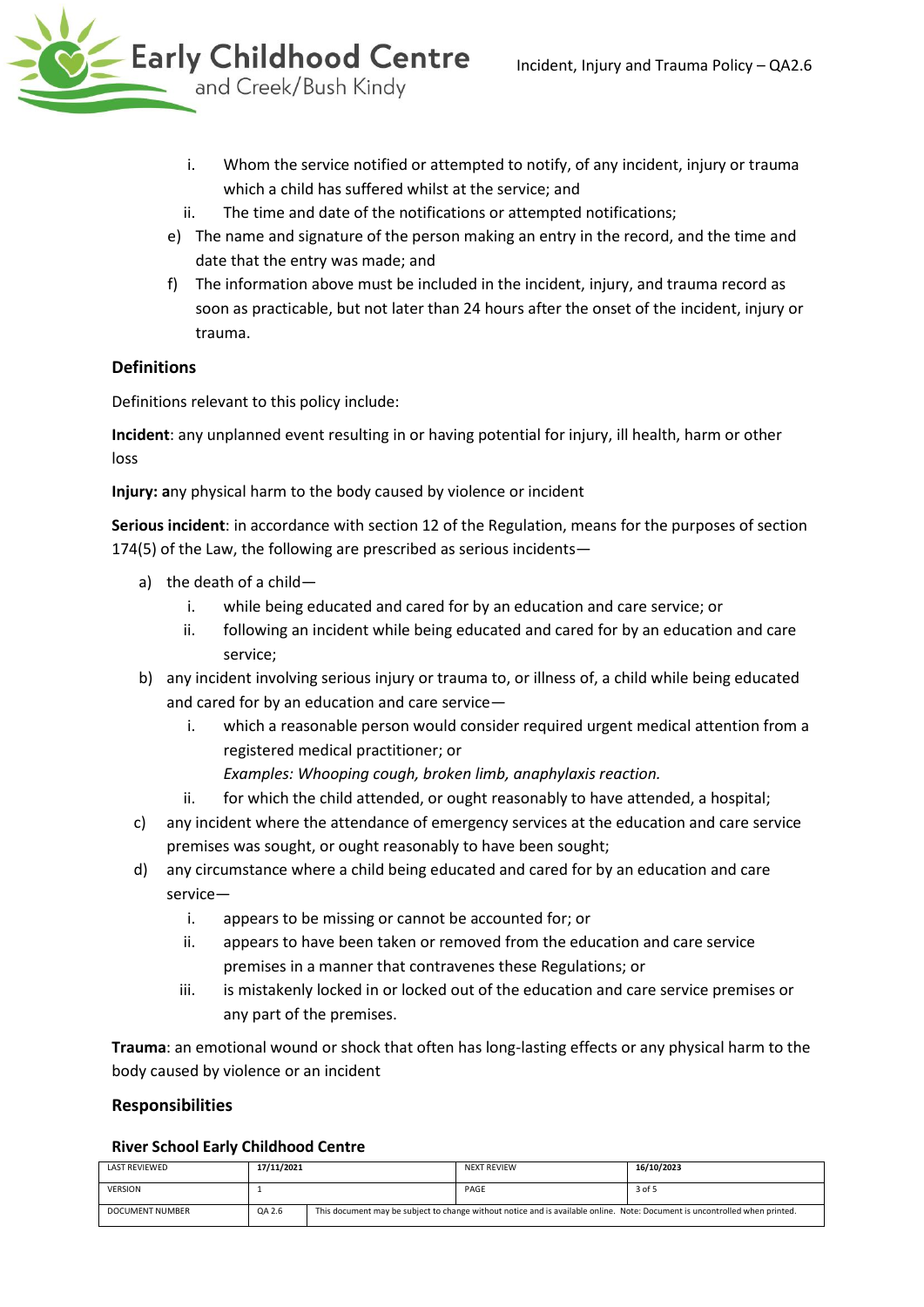River School Early Childhood Centre has the following role and responsibilities:

- Develop appropriate procedures on how to manage an incident, injury or trauma that occurs at the service.
- Notify parents as soon as practicable, but at least within 24 hours, if their child is involved in any incident, injury, or trauma whilst at the service.
- Notify Early Childhood Education and Care within 24 hours as required under the Regulation.
- Keep an incident, injury, and trauma record for any child if an incident, injury or trauma occurs whilst the child is at the service.

#### **Employees**

Employees of the River School Early Childhood Centre have the following role and responsibilities:

- Be aware of and act in accordance with River School Early Childhood Centre Incident, Injury and Trauma Policy and Procedures.
- Accept and act upon decisions by River School Early Childhood Centre to respond appropriately if an incident, injury, or trauma occurs at the service.

#### **Families**

Families of the River School Early Childhood Centre have the following role and responsibilities:

- Be aware of and act in accordance with River School Early Childhood Centre Incident, Injury and Trauma Policy and Procedures.
- Accept and act upon decisions by River School Early Childhood Centre to respond appropriately if an incident, injury, or trauma occurs at the service.

## **Implementation**

In practice, River School Early Childhood Centre's commitment to appropriately respond to an incident, injury or trauma at the service means that it will implement the following measures:

- Awareness regularly raise awareness of the importance of appropriately responding to an incident, injury, or trauma, including by the development and implementation of this Policy and the related Procedures.
- Training providing employees with appropriate training in first aid and emergency procedures.
- Record keeping, monitoring, reporting keeping appropriate records, monitoring and reporting on incident, injury or trauma within the service in line with the this Policy and the service's Privacy and Record Retention Policies.

## **Compliance and Monitoring**

In line with the *Education and Care Service National Regulations* 2011, River School Early Childhood Centre will ensure that:

• Copies of this policy and any related procedures are readily accessible and available for inspection by the Nominated Supervisor, employees and families.

| <b>LAST REVIEWED</b> | 17/11/2021 |                                                                                                                             | <b>NEXT REVIEW</b> | 16/10/2023 |
|----------------------|------------|-----------------------------------------------------------------------------------------------------------------------------|--------------------|------------|
| <b>VERSION</b>       |            |                                                                                                                             | PAGE               | 4 of 5     |
| DOCUMENT NUMBER      | QA 2.6     | This document may be subject to change without notice and is available online. Note: Document is uncontrolled when printed. |                    |            |